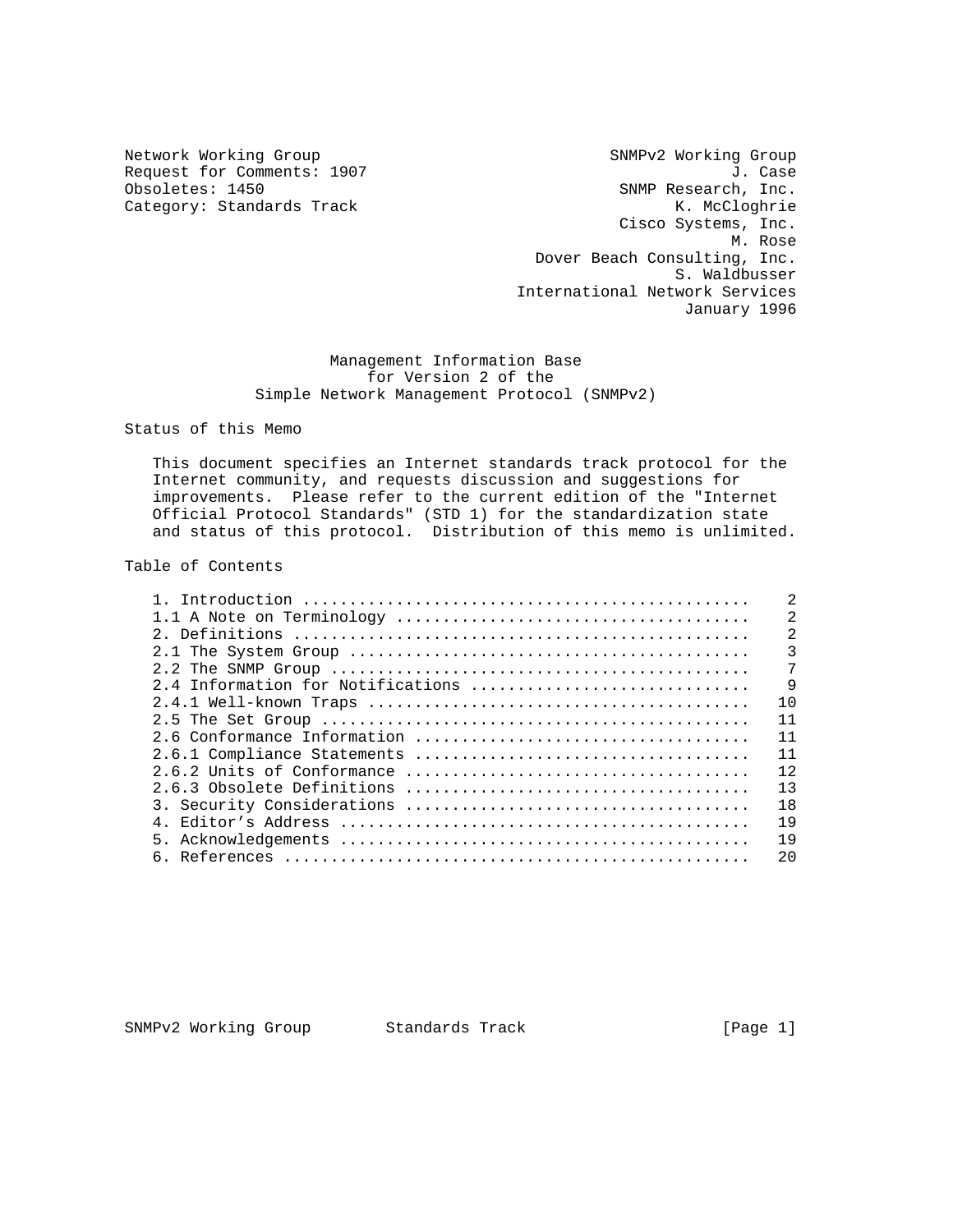## 1. Introduction

 A management system contains: several (potentially many) nodes, each with a processing entity, termed an agent, which has access to management instrumentation; at least one management station; and, a management protocol, used to convey management information between the agents and management stations. Operations of the protocol are carried out under an administrative framework which defines authentication, authorization, access control, and privacy policies.

 Management stations execute management applications which monitor and control managed elements. Managed elements are devices such as hosts, routers, terminal servers, etc., which are monitored and controlled via access to their management information.

 Management information is viewed as a collection of managed objects, residing in a virtual information store, termed the Management Information Base (MIB). Collections of related objects are defined in MIB modules. These modules are written using a subset of OSI's Abstract Syntax Notation One (ASN.1) [1], termed the Structure of Management Information (SMI) [2].

 The management protocol, SNMPv2 [3], provides for the exchange of messages which convey management information between the agents and the management stations. It is the purpose of this document to define managed objects which describe the behavior of a SNMPv2 entity.

1.1. A Note on Terminology

 For the purpose of exposition, the original Internet-standard Network Management Framework, as described in RFCs 1155 (STD 16), 1157 (STD 15), and 1212 (STD 16), is termed the SNMP version 1 framework (SNMPv1). The current framework is termed the SNMP version 2 framework (SNMPv2).

2. Definitions

SNMPv2-MIB DEFINITIONS ::= BEGIN

IMPORTS

 MODULE-IDENTITY, OBJECT-TYPE, NOTIFICATION-TYPE, TimeTicks, Counter32, snmpModules, mib-2 FROM SNMPv2-SMI DisplayString, TestAndIncr, TimeStamp FROM SNMPv2-TC MODULE-COMPLIANCE, OBJECT-GROUP, NOTIFICATION-GROUP FROM SNMPv2-CONF;

SNMPv2 Working Group Standards Track [Page 2]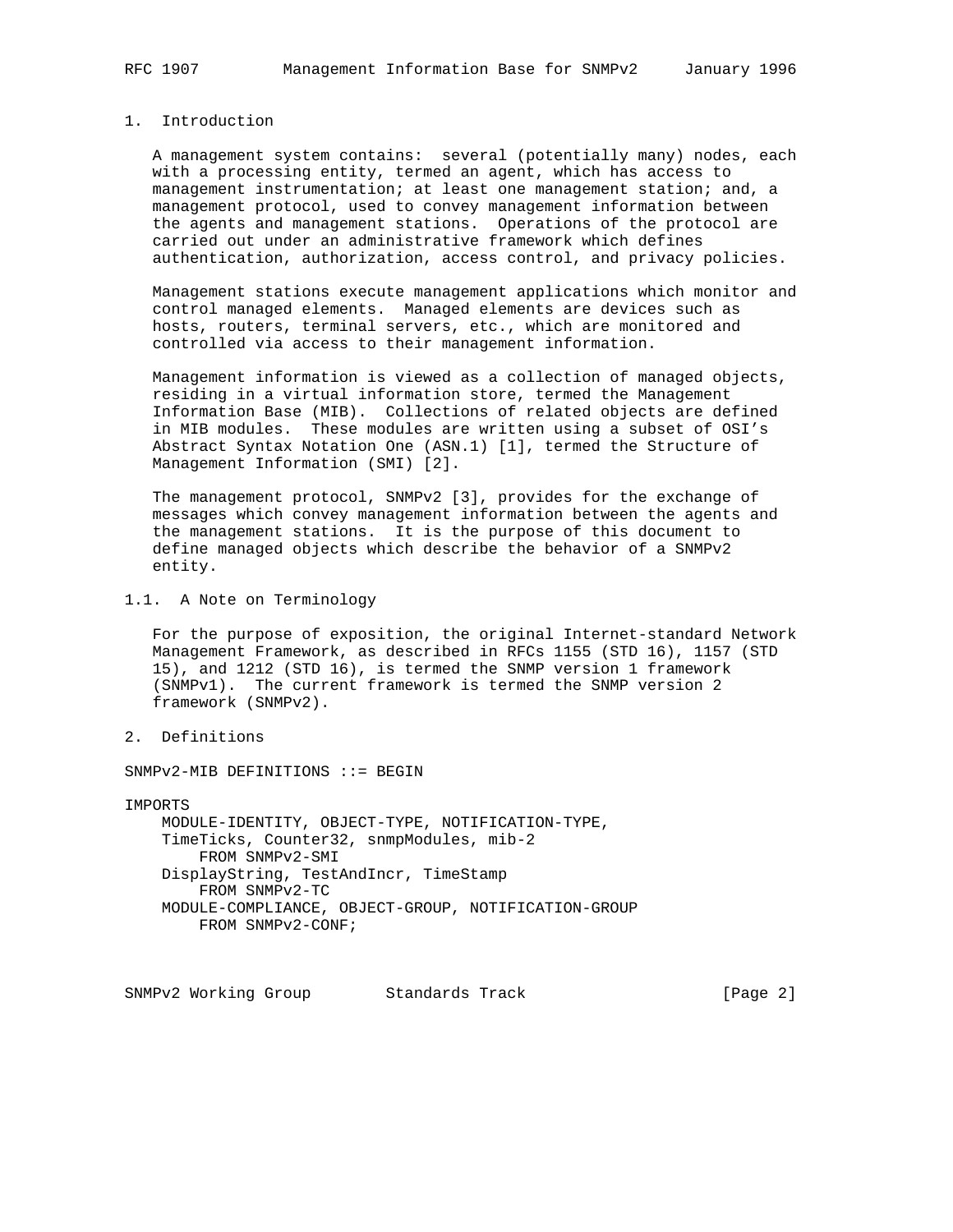```
snmpMIB MODULE-IDENTITY
     LAST-UPDATED "9511090000Z"
     ORGANIZATION "IETF SNMPv2 Working Group"
     CONTACT-INFO
                     Marshall T. Rose
              Postal: Dover Beach Consulting, Inc.
                       420 Whisman Court
                       Mountain View, CA 94043-2186
US DE L'ANGELIA DE L'ANGELIA DE L'ANGELIA DE L'ANGELIA DE L'ANGELIA DE L'ANGELIA DE L'ANGELIA DE L'ANGELIA DE
                  Tel: +1 415 968 1052
              E-mail: mrose@dbc.mtview.ca.us"
     DESCRIPTION
             "The MIB module for SNMPv2 entities."
     REVISION "9304010000Z"
     DESCRIPTION
             "The initial revision of this MIB module was published as
             RFC 1450."
    ::= { snmpModules 1 }
snmpMIBObjects OBJECT IDENTIFIER ::= { snmpMIB 1 }
-- ::= { snmpMIBObjects 1 } this OID is obsolete
-- ::= { snmpMIBObjects 2 } this OID is obsolete
-- ::= { snmpMIBObjects 3 } this OID is obsolete
-- the System group
--
-- a collection of objects common to all managed systems.
system OBJECT IDENTIFIER ::= { mib-2 1 }
sysDescr OBJECT-TYPE
     SYNTAX DisplayString (SIZE (0..255))
     MAX-ACCESS read-only
     STATUS current
     DESCRIPTION
             "A textual description of the entity. This value should
             include the full name and version identification of the
             system's hardware type, software operating-system, and
             networking software."
    ::= { system 1 }
sysObjectID OBJECT-TYPE
```
SNMPv2 Working Group Standards Track [Page 3]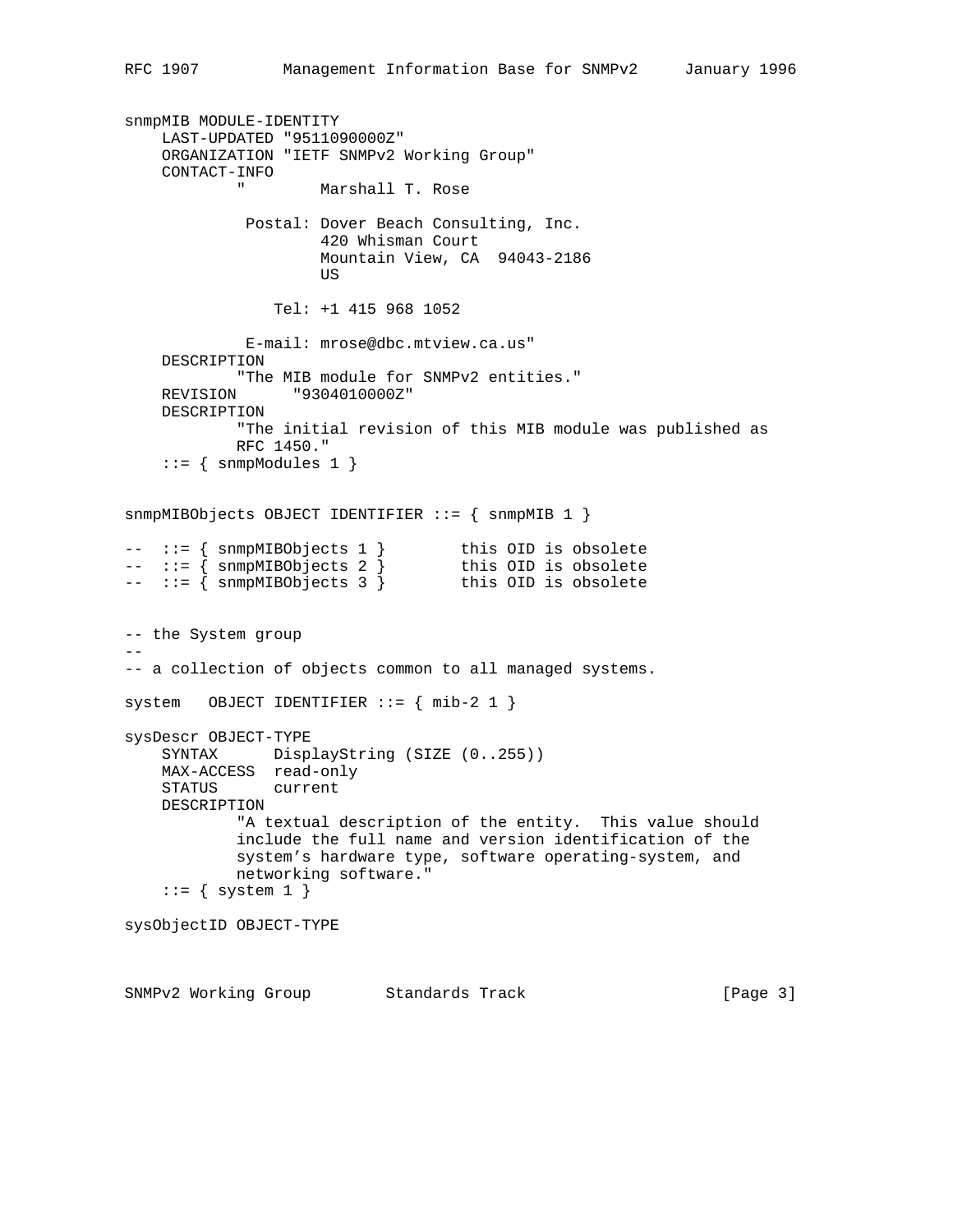```
 SYNTAX OBJECT IDENTIFIER
    MAX-ACCESS read-only
     STATUS current
    DESCRIPTION
             "The vendor's authoritative identification of the network
            management subsystem contained in the entity. This value is
            allocated within the SMI enterprises subtree (1.3.6.1.4.1)
            and provides an easy and unambiguous means for determining
             'what kind of box' is being managed. For example, if vendor
            'Flintstones, Inc.' was assigned the subtree
            1.3.6.1.4.1.4242, it could assign the identifier
            1.3.6.1.4.1.4242.1.1 to its 'Fred Router'."
    ::= { system 2 }
sysUpTime OBJECT-TYPE
     SYNTAX TimeTicks
    MAX-ACCESS read-only
    STATUS current
    DESCRIPTION
             "The time (in hundredths of a second) since the network
            management portion of the system was last re-initialized."
    ::= { system 3 }
sysContact OBJECT-TYPE
     SYNTAX DisplayString (SIZE (0..255))
    MAX-ACCESS read-write
     STATUS current
    DESCRIPTION
             "The textual identification of the contact person for this
            managed node, together with information on how to contact
            this person. If no contact information is known, the value
            is the zero-length string."
    ::= { system 4 }
sysName OBJECT-TYPE
     SYNTAX DisplayString (SIZE (0..255))
    MAX-ACCESS read-write
    STATUS current
    DESCRIPTION
             "An administratively-assigned name for this managed node.
            By convention, this is the node's fully-qualified domain
            name. If the name is unknown, the value is the zero-length
            string."
    ::= { system 5 }
sysLocation OBJECT-TYPE
   SYNTAX DisplayString (SIZE (0..255))
    MAX-ACCESS read-write
```
SNMPv2 Working Group Standards Track [Page 4]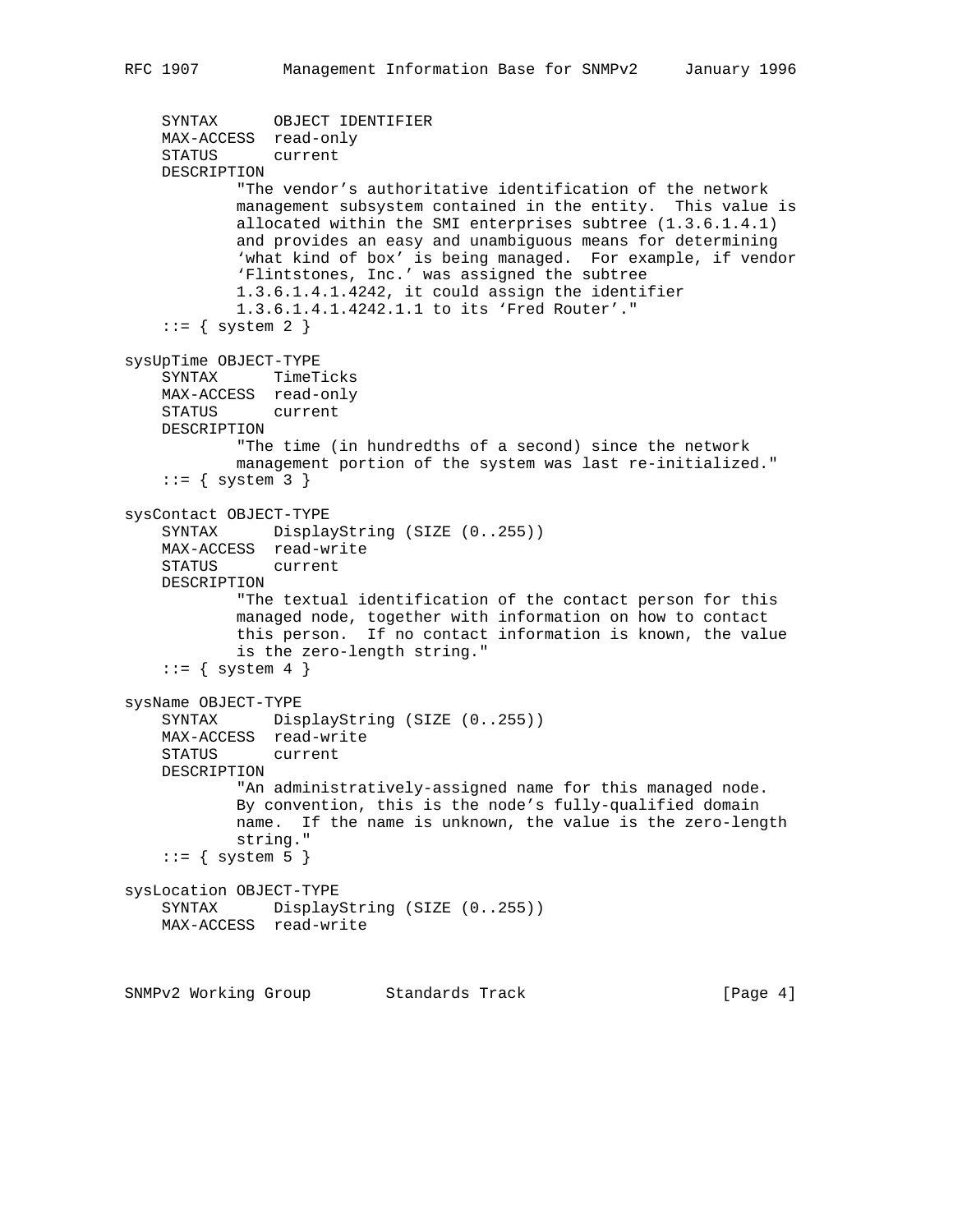```
 STATUS current
    DESCRIPTION
            "The physical location of this node (e.g., 'telephone
            closet, 3rd floor'). If the location is unknown, the value
            is the zero-length string."
   ::= { system 6 }
sysServices OBJECT-TYPE
   SYNTAX INTEGER (0..127) MAX-ACCESS read-only
    STATUS current
    DESCRIPTION
            "A value which indicates the set of services that this
            entity may potentially offers. The value is a sum. This
            sum initially takes the value zero, Then, for each layer, L,
            in the range 1 through 7, that this node performs
           transactions for, 2 raised to (L - 1) is added to the sum.
            For example, a node which performs only routing functions
           would have a value of 4 (2^{(3-1)}). In contrast, a node
            which is a host offering application services would have a
           value of 72 (2^{(4-1)} + 2^{(7-1)}). Note that in the context
            of the Internet suite of protocols, values should be
            calculated accordingly:
                 layer functionality
                   1 physical (e.g., repeaters)
 2 datalink/subnetwork (e.g., bridges)
 3 internet (e.g., supports the IP)
                   4 end-to-end (e.g., supports the TCP)
                   7 applications (e.g., supports the SMTP)
            For systems including OSI protocols, layers 5 and 6 may also
            be counted."
   ::= { system 7 }
-- object resource information
--
-- a collection of objects which describe the SNMPv2 entity's
-- (statically and dynamically configurable) support of
-- various MIB modules.
sysORLastChange OBJECT-TYPE
    SYNTAX TimeStamp
    MAX-ACCESS read-only
    STATUS current
    DESCRIPTION
            "The value of sysUpTime at the time of the most recent
SNMPv2 Working Group Standards Track [Page 5]
```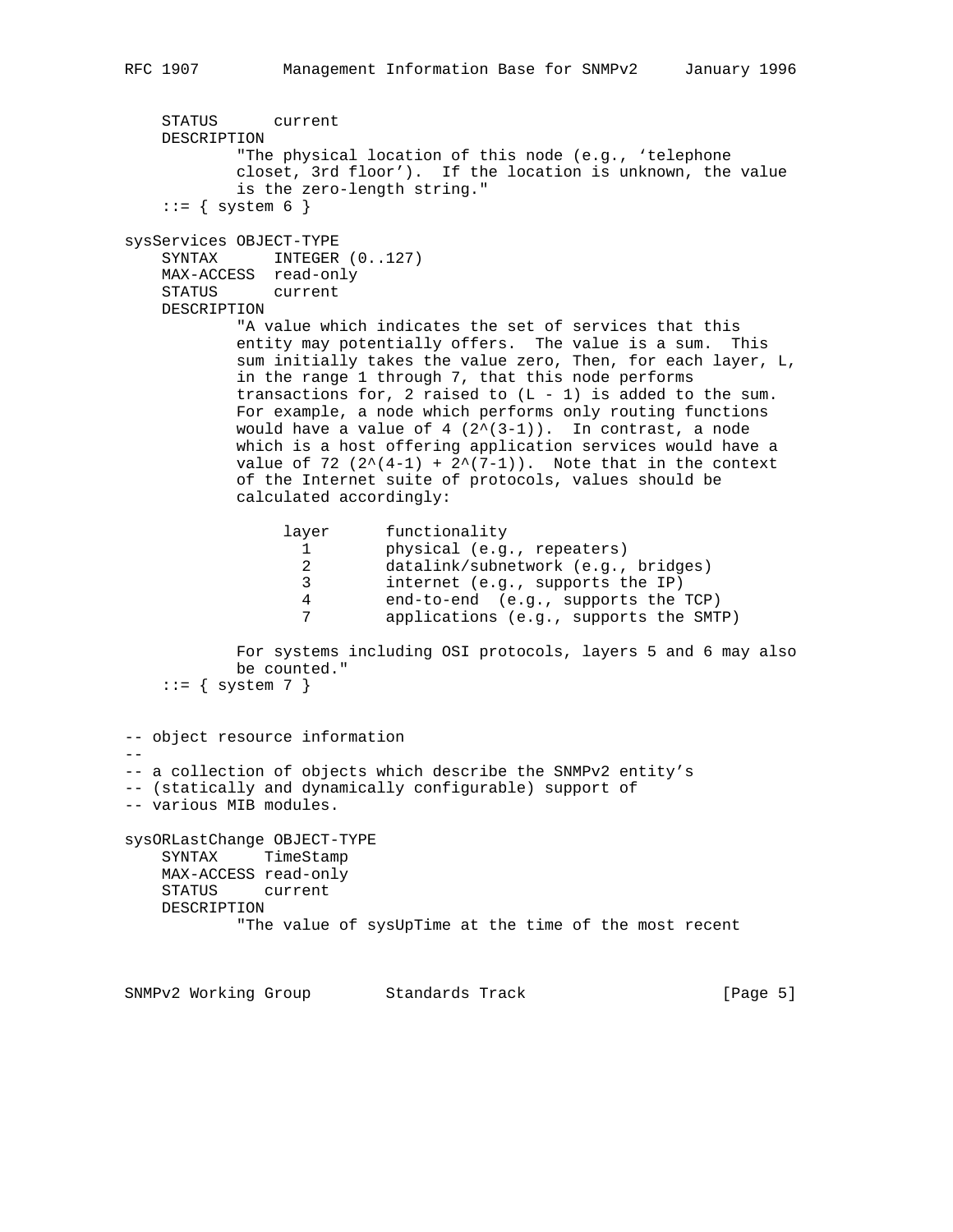```
 change in state or value of any instance of sysORID."
    ::= { system 8 }
sysORTable OBJECT-TYPE
    SYNTAX SEQUENCE OF SysOREntry
    MAX-ACCESS not-accessible
    STATUS current
    DESCRIPTION
            "The (conceptual) table listing the capabilities of the
            local SNMPv2 entity acting in an agent role with respect to
            various MIB modules. SNMPv2 entities having dynamically-
            configurable support of MIB modules will have a
            dynamically-varying number of conceptual rows."
    ::= { system 9 }
sysOREntry OBJECT-TYPE
    SYNTAX SysOREntry
    MAX-ACCESS not-accessible
    STATUS current
    DESCRIPTION
           "An entry (conceptual row) in the sysORTable."
    INDEX { sysORIndex }
   ::= { sysORTable 1 }
SysOREntry ::= SEQUENCE {
 sysORIndex INTEGER,
 sysORID OBJECT IDENTIFIER,
 sysORDescr DisplayString,
 sysORUpTime TimeStamp
}
sysORIndex OBJECT-TYPE
    SYNTAX INTEGER (1..2147483647)
    MAX-ACCESS not-accessible
    STATUS current
    DESCRIPTION
            "The auxiliary variable used for identifying instances of
            the columnar objects in the sysORTable."
    ::= { sysOREntry 1 }
sysORID OBJECT-TYPE
    SYNTAX OBJECT IDENTIFIER
    MAX-ACCESS read-only
    STATUS current
    DESCRIPTION
            "An authoritative identification of a capabilities statement
            with respect to various MIB modules supported by the local
            SNMPv2 entity acting in an agent role."
```
SNMPv2 Working Group Standards Track [Page 6]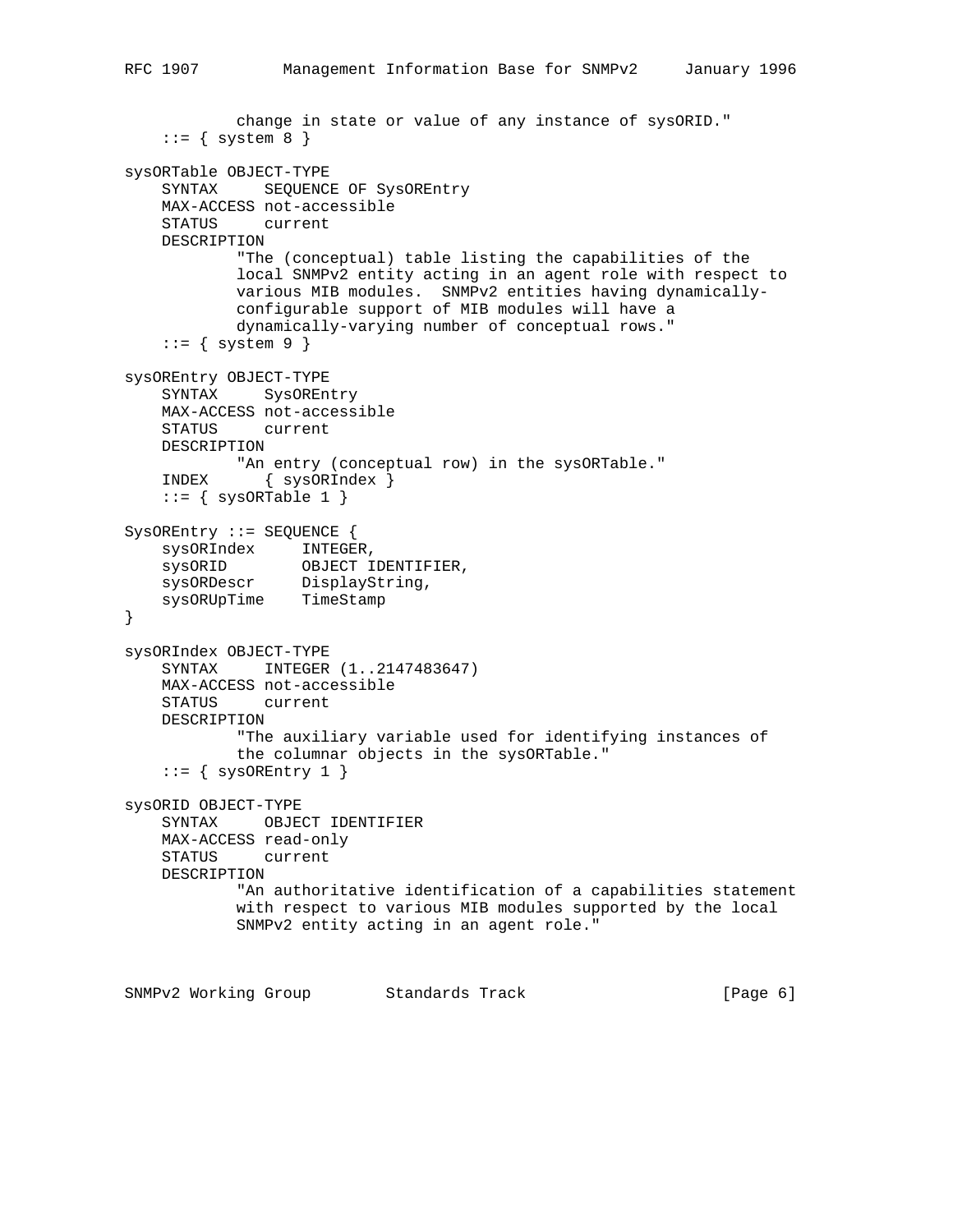```
::= { sysOREntry 2 }
sysORDescr OBJECT-TYPE
    SYNTAX DisplayString
    MAX-ACCESS read-only
    STATUS current
    DESCRIPTION
            "A textual description of the capabilities identified by the
            corresponding instance of sysORID."
    ::= { sysOREntry 3 }
sysORUpTime OBJECT-TYPE
    SYNTAX TimeStamp
    MAX-ACCESS read-only
    STATUS current
    DESCRIPTION
            "The value of sysUpTime at the time this conceptual row was
            last instanciated."
    ::= { sysOREntry 4 }
-- the SNMP group
-\frac{1}{2}-- a collection of objects providing basic instrumentation and
-- control of an SNMP entity.
snmp OBJECT IDENTIFIER ::= { mib-2 11 }
snmpInPkts OBJECT-TYPE
    SYNTAX Counter32
    MAX-ACCESS read-only
    STATUS current
    DESCRIPTION
            "The total number of messages delivered to the SNMP entity
            from the transport service."
   ::= { snmp 1 }
snmpInBadVersions OBJECT-TYPE
    SYNTAX Counter32
    MAX-ACCESS read-only
    STATUS current
    DESCRIPTION
            "The total number of SNMP messages which were delivered to
            the SNMP entity and were for an unsupported SNMP version."
    ::= { snmp 3 }
snmpInBadCommunityNames OBJECT-TYPE
    SYNTAX Counter32
SNMPv2 Working Group Standards Track [Page 7]
```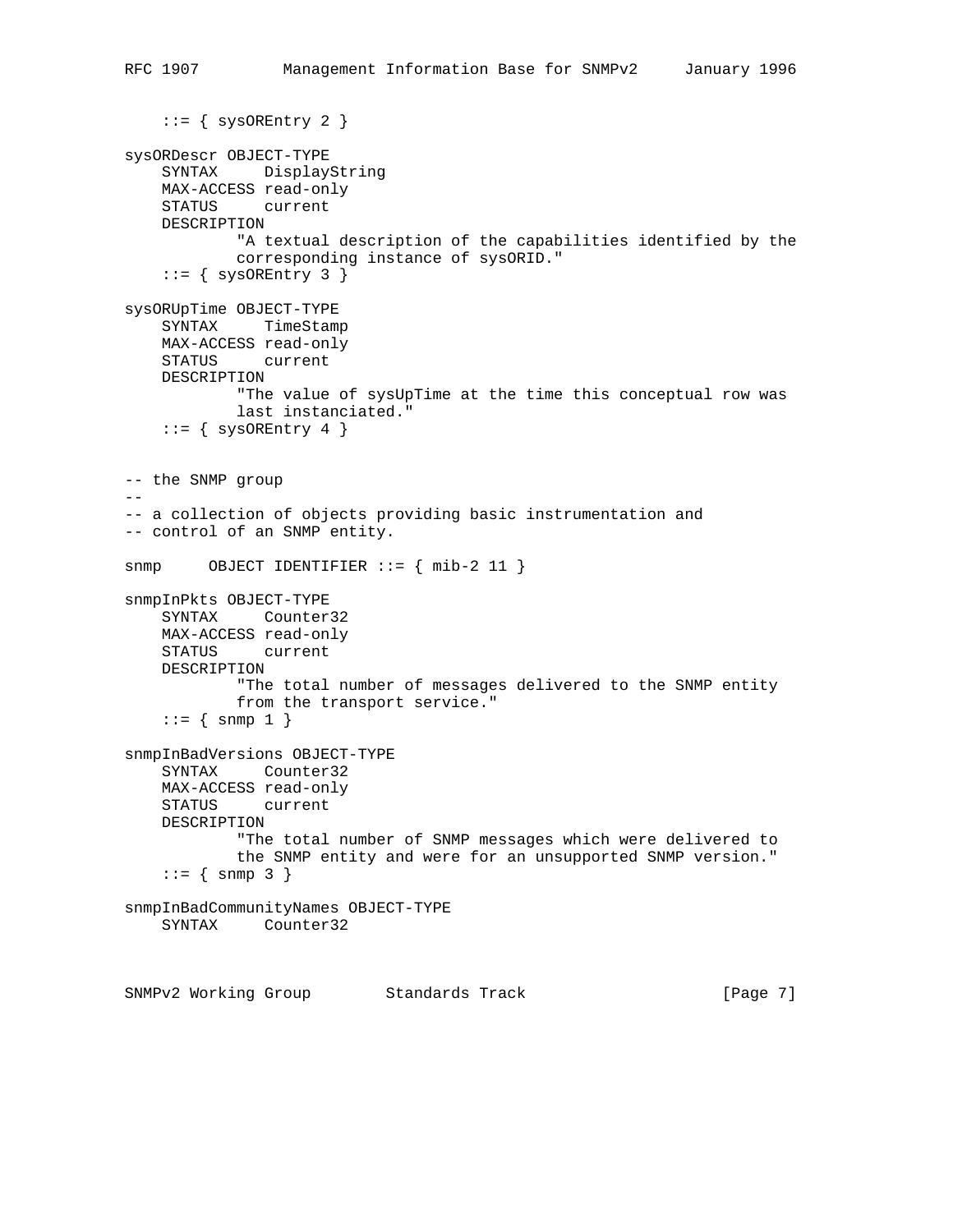```
 MAX-ACCESS read-only
     STATUS current
    DESCRIPTION
             "The total number of SNMP messages delivered to the SNMP
             entity which used a SNMP community name not known to said
             entity."
    ::= { snmp 4 }
snmpInBadCommunityUses OBJECT-TYPE
    SYNTAX Counter32
    MAX-ACCESS read-only
    STATUS current
    DESCRIPTION
            "The total number of SNMP messages delivered to the SNMP
             entity which represented an SNMP operation which was not
             allowed by the SNMP community named in the message."
    : := \{ \text{snmp } 5 \}snmpInASNParseErrs OBJECT-TYPE
    SYNTAX Counter32
    MAX-ACCESS read-only
    STATUS current
    DESCRIPTION
             "The total number of ASN.1 or BER errors encountered by the
             SNMP entity when decoding received SNMP messages."
    ::= { \text{snmp 6 } }snmpEnableAuthenTraps OBJECT-TYPE
   SYNTAX INTEGER { enabled(1), disabled(2) }
    MAX-ACCESS read-write
    STATUS current
    DESCRIPTION
             "Indicates whether the SNMP entity is permitted to generate
             authenticationFailure traps. The value of this object
             overrides any configuration information; as such, it
             provides a means whereby all authenticationFailure traps may
             be disabled.
             Note that it is strongly recommended that this object be
             stored in non-volatile memory so that it remains constant
             across re-initializations of the network management system."
    : := \{ \text{snmp } 30 \}snmpSilentDrops OBJECT-TYPE
    SYNTAX Counter32
    MAX-ACCESS read-only
    STATUS current
    DESCRIPTION
```
SNMPv2 Working Group Standards Track [Page 8]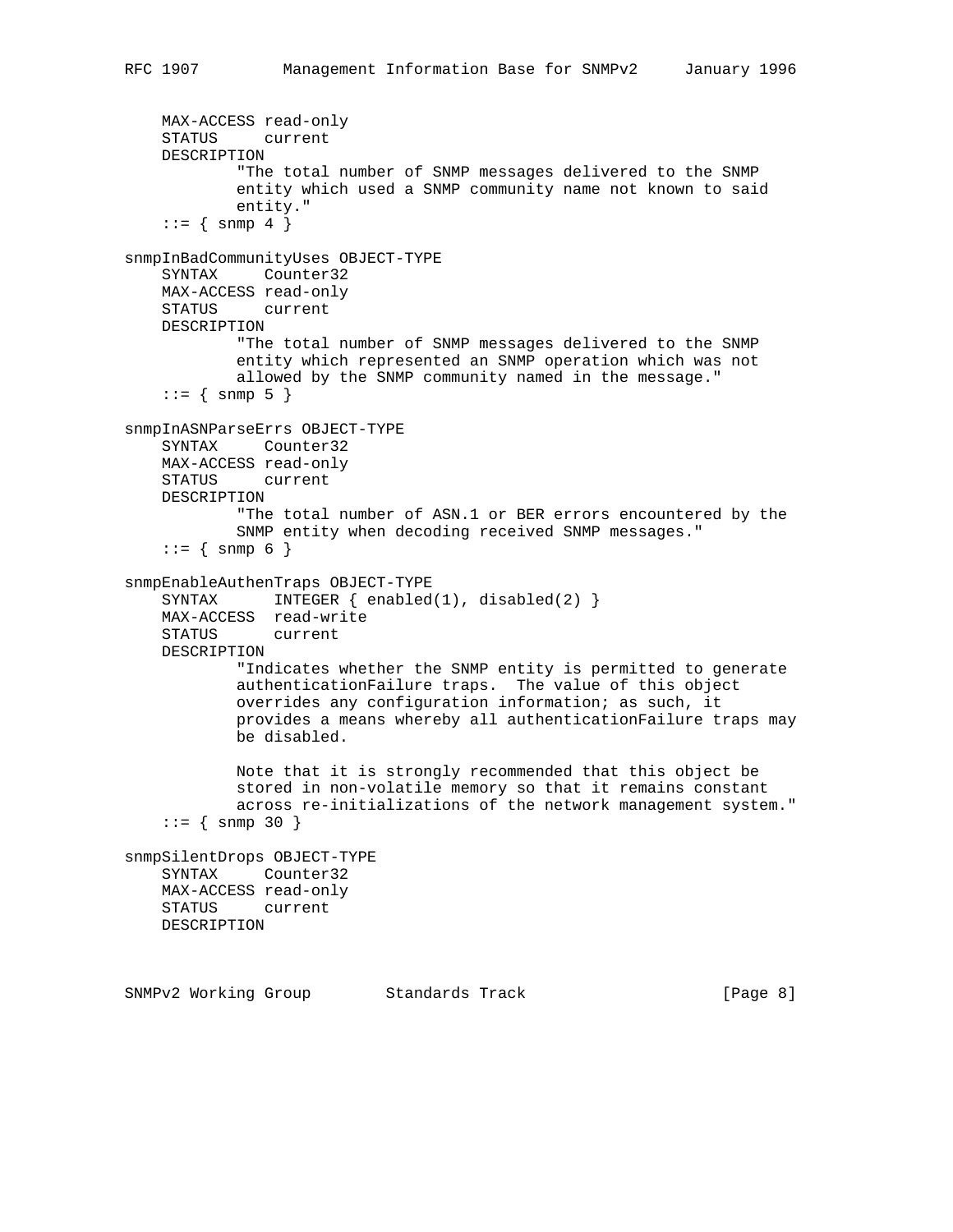"The total number of GetRequest-PDUs, GetNextRequest-PDUs, GetBulkRequest-PDUs, SetRequest-PDUs, and InformRequest-PDUs delivered to the SNMP entity which were silently dropped because the size of a reply containing an alternate Response-PDU with an empty variable-bindings field was greater than either a local constraint or the maximum message size associated with the originator of the request."  $::=$  { snmp 31 } snmpProxyDrops OBJECT-TYPE SYNTAX Counter32 MAX-ACCESS read-only STATUS current DESCRIPTION "The total number of GetRequest-PDUs, GetNextRequest-PDUs, GetBulkRequest-PDUs, SetRequest-PDUs, and InformRequest-PDUs delivered to the SNMP entity which were silently dropped because the transmission of the (possibly translated) message to a proxy target failed in a manner (other than a time-out) such that no Response-PDU could be returned."  $::=$  { snmp 32 } -- information for notifications  $-$ -- a collection of objects which allow the SNMPv2 entity, when -- acting in an agent role, to be configured to generate -- SNMPv2-Trap-PDUs. snmpTrap OBJECT IDENTIFIER ::= { snmpMIBObjects 4 } snmpTrapOID OBJECT-TYPE SYNTAX OBJECT IDENTIFIER MAX-ACCESS accessible-for-notify STATUS current DESCRIPTION "The authoritative identification of the notification currently being sent. This variable occurs as the second varbind in every SNMPv2-Trap-PDU and InformRequest-PDU."  $::=$  { snmpTrap 1 } -- ::= { snmpTrap 2 } this OID is obsolete snmpTrapEnterprise OBJECT-TYPE SYNTAX OBJECT IDENTIFIER MAX-ACCESS accessible-for-notify STATUS current SNMPv2 Working Group Standards Track [Page 9]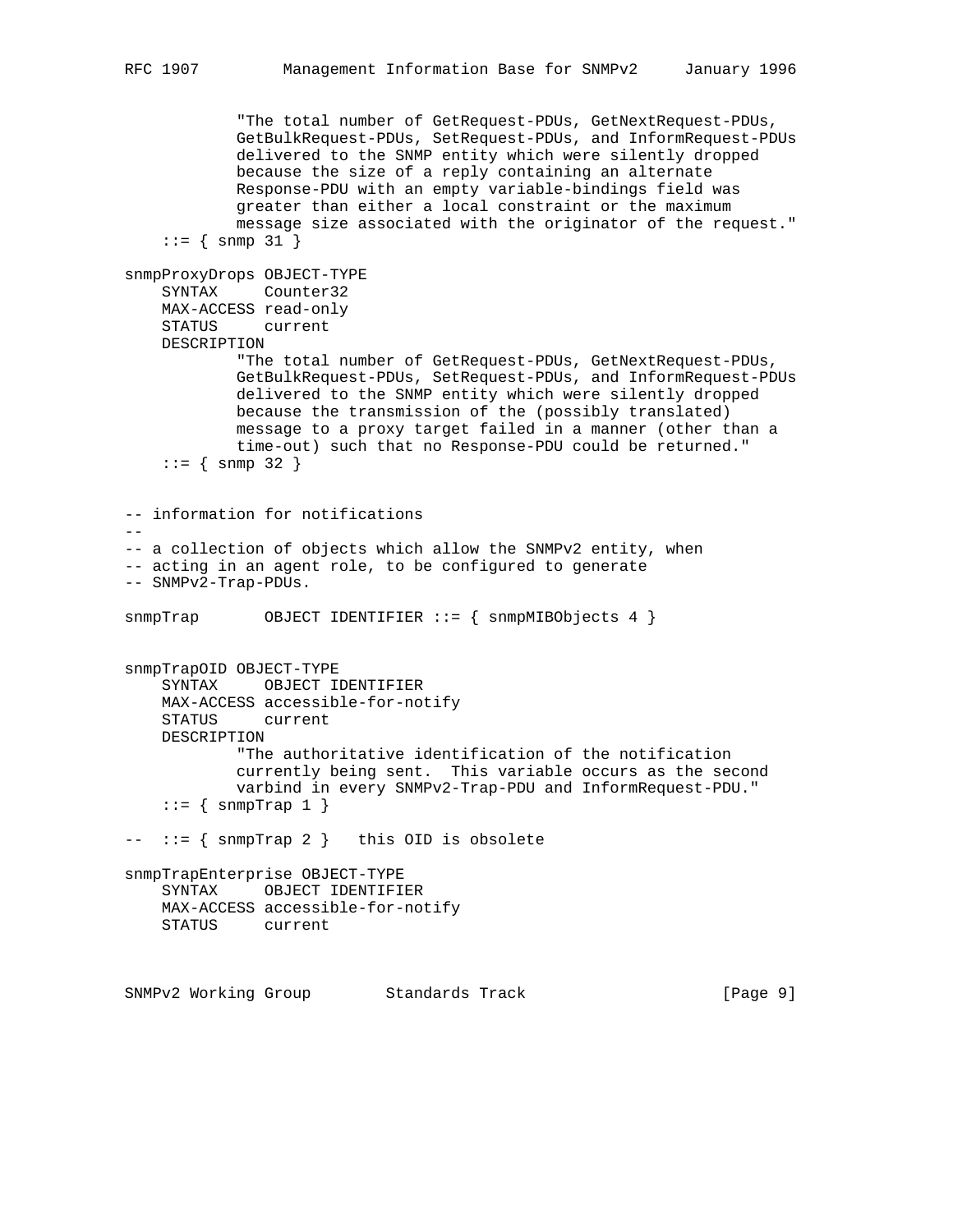DESCRIPTION "The authoritative identification of the enterprise associated with the trap currently being sent. When a SNMPv2 proxy agent is mapping an RFC1157 Trap-PDU into a SNMPv2-Trap-PDU, this variable occurs as the last varbind."  $::=$  { snmpTrap 3 }  $--- := \{$  snmpTrap 4  $\}$  this OID is obsolete -- well-known traps snmpTraps OBJECT IDENTIFIER ::= { snmpMIBObjects 5 } coldStart NOTIFICATION-TYPE STATUS current DESCRIPTION "A coldStart trap signifies that the SNMPv2 entity, acting in an agent role, is reinitializing itself and that its configuration may have been altered."  $::=$  { snmpTraps 1 } warmStart NOTIFICATION-TYPE STATUS current DESCRIPTION "A warmStart trap signifies that the SNMPv2 entity, acting in an agent role, is reinitializing itself such that its configuration is unaltered."  $::=$  { snmpTraps 2 } -- Note the linkDown NOTIFICATION-TYPE ::= { snmpTraps 3 } -- and the linkUp NOTIFICATION-TYPE  $::=$  { snmpTraps 4 } -- are defined in RFC 1573 authenticationFailure NOTIFICATION-TYPE STATUS current DESCRIPTION "An authenticationFailure trap signifies that the SNMPv2 entity, acting in an agent role, has received a protocol message that is not properly authenticated. While all implementations of the SNMPv2 must be capable of generating this trap, the snmpEnableAuthenTraps object indicates whether this trap will be generated."  $::=$  { snmpTraps 5 } -- Note the egpNeighborLoss NOTIFICATION-TYPE ::= { snmpTraps 6 } -- is defined in RFC 1213

SNMPv2 Working Group Standards Track [Page 10]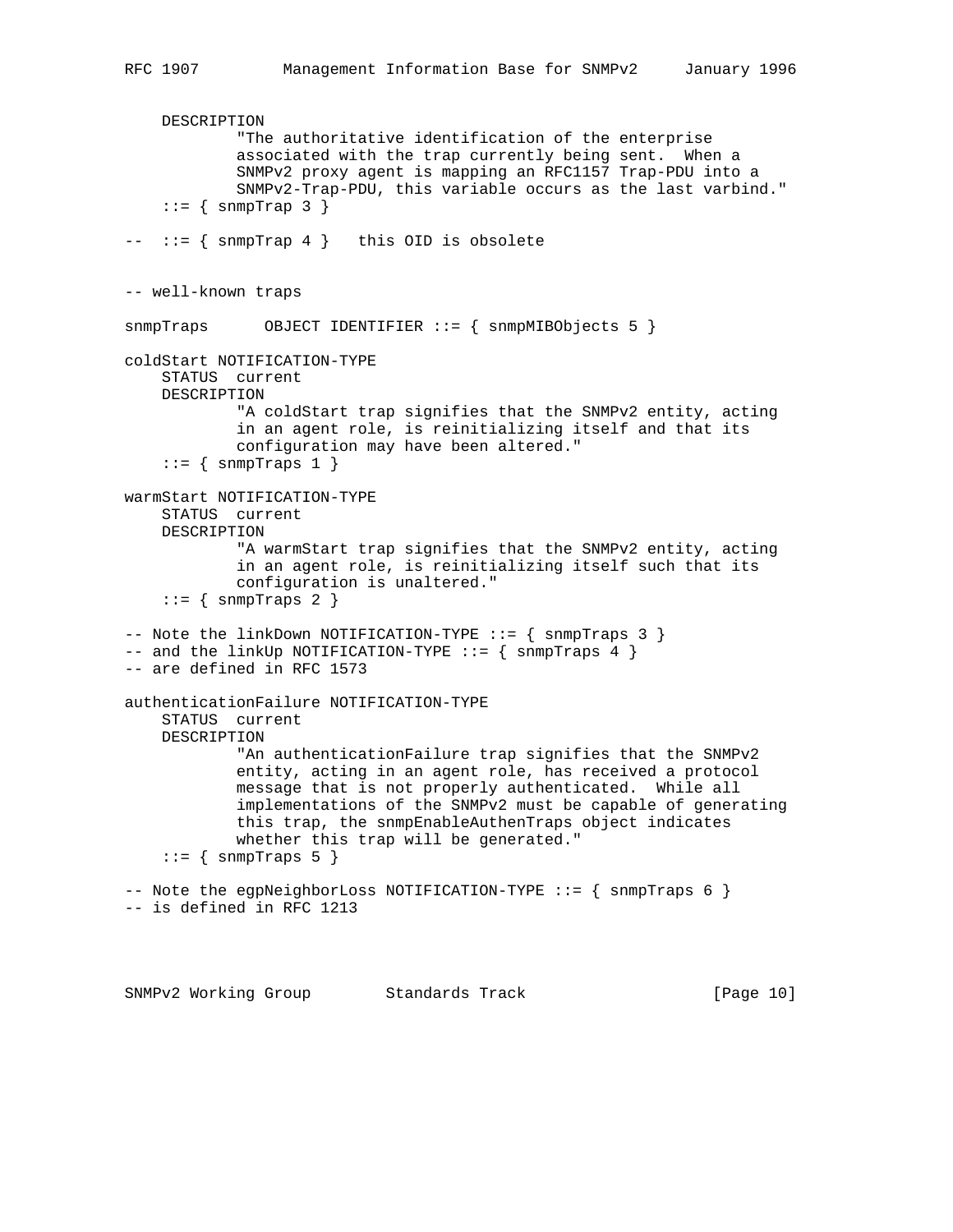```
-- the set group
-\,--- a collection of objects which allow several cooperating
-- SNMPv2 entities, all acting in a manager role, to
-- coordinate their use of the SNMPv2 set operation.
snmpSet OBJECT IDENTIFIER ::= { snmpMIBObjects 6 }
snmpSetSerialNo OBJECT-TYPE
    SYNTAX TestAndIncr
    MAX-ACCESS read-write
    STATUS current
    DESCRIPTION
            "An advisory lock used to allow several cooperating SNMPv2
            entities, all acting in a manager role, to coordinate their
            use of the SNMPv2 set operation.
            This object is used for coarse-grain coordination. To
            achieve fine-grain coordination, one or more similar objects
            might be defined within each MIB group, as appropriate."
    ::= { snmpSet 1 }
-- conformance information
snmpMIBConformance
               OBJECT IDENTIFIER ::= { snmpMIB 2 }
snmpMIBCompliances
              OBJECT IDENTIFIER ::= { snmpMIBConformance 1 }
snmpMIBGroups OBJECT IDENTIFIER ::= { snmpMIBConformance 2 }
-- compliance statements
-- ::= { snmpMIBCompliances 1 } this OID is obsolete
snmpBasicCompliance MODULE-COMPLIANCE
    STATUS current
    DESCRIPTION
            "The compliance statement for SNMPv2 entities which
            implement the SNMPv2 MIB."
    MODULE -- this module
        MANDATORY-GROUPS { snmpGroup, snmpSetGroup, systemGroup,
                           snmpBasicNotificationsGroup }
        GROUP snmpCommunityGroup
SNMPv2 Working Group Standards Track [Page 11]
```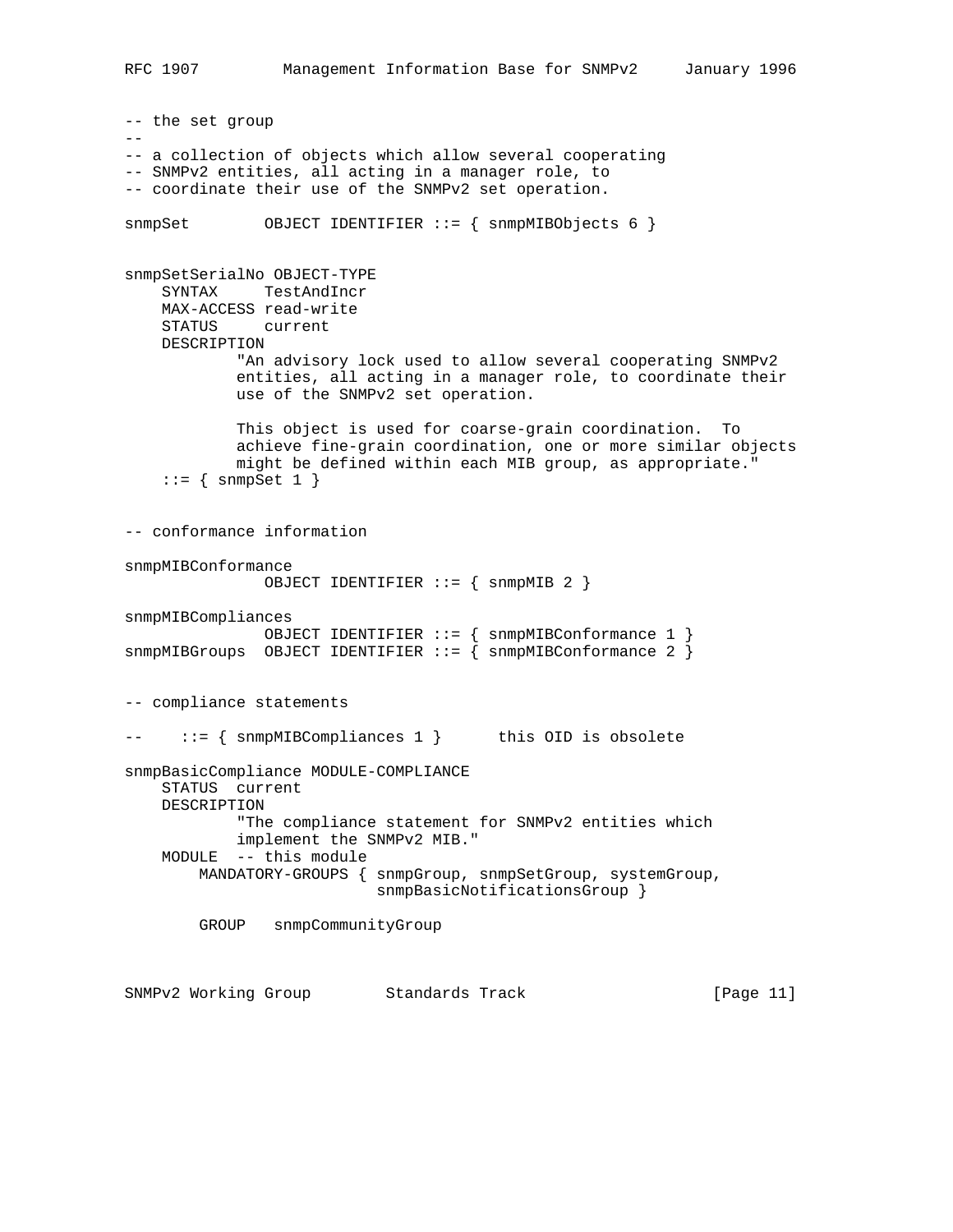```
 DESCRIPTION
            "This group is mandatory for SNMPv2 entities which
            support community-based authentication."
     ::= { snmpMIBCompliances 2 }
-- units of conformance
-- ::= { snmpMIBGroups 1 } this OID is obsolete
-- ::= { snmpMIBGroups 2 } this OID is obsolete
-- ::= { snmpMIBGroups 3 } this OID is obsolete
-- ::= { snmpMIBGroups 4 } this OID is obsolete
snmpGroup OBJECT-GROUP
    OBJECTS { snmpInPkts,
              snmpInBadVersions,
              snmpInASNParseErrs,
              snmpSilentDrops,
              snmpProxyDrops,
              snmpEnableAuthenTraps }
    STATUS current
    DESCRIPTION
            "A collection of objects providing basic instrumentation and
            control of an SNMPv2 entity."
    ::= { snmpMIBGroups 8 }
snmpCommunityGroup OBJECT-GROUP
    OBJECTS { snmpInBadCommunityNames,
              snmpInBadCommunityUses }
    STATUS current
    DESCRIPTION
            "A collection of objects providing basic instrumentation of
            a SNMPv2 entity which supports community-based
            authentication."
    ::= { snmpMIBGroups 9 }
snmpSetGroup OBJECT-GROUP
    OBJECTS { snmpSetSerialNo }
    STATUS current
    DESCRIPTION
            "A collection of objects which allow several cooperating
            SNMPv2 entities, all acting in a manager role, to coordinate
            their use of the SNMPv2 set operation."
     ::= { snmpMIBGroups 5 }
systemGroup OBJECT-GROUP
    OBJECTS { sysDescr, sysObjectID, sysUpTime,
SNMPv2 Working Group Standards Track [Page 12]
```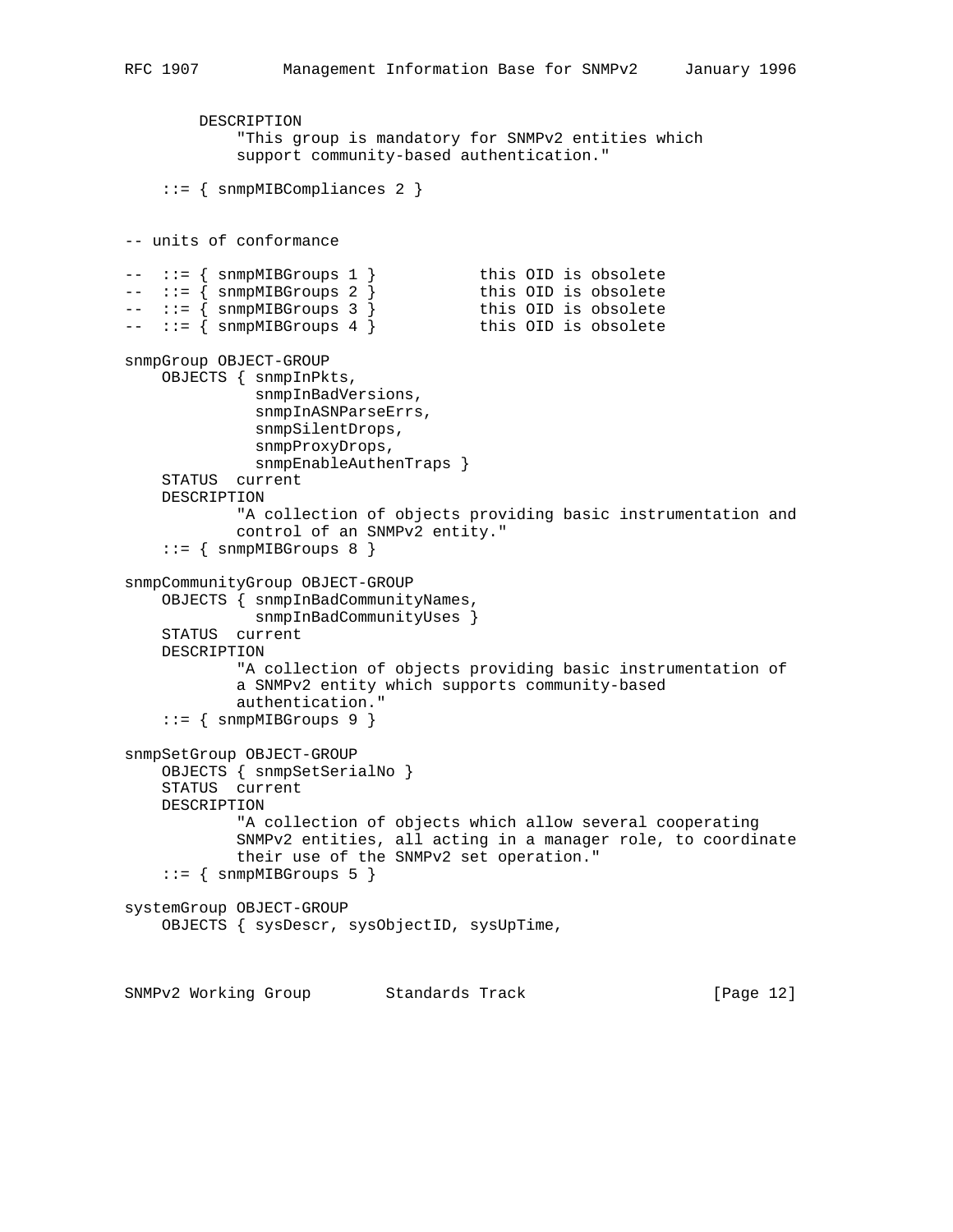```
 sysContact, sysName, sysLocation,
               sysServices,
               sysORLastChange, sysORID,
               sysORUpTime, sysORDescr }
     STATUS current
    DESCRIPTION
             "The system group defines objects which are common to all
             managed systems."
    ::= { snmpMIBGroups 6 }
snmpBasicNotificationsGroup NOTIFICATION-GROUP
    NOTIFICATIONS { coldStart, authenticationFailure }
     STATUS current
    DESCRIPTION
             "The two notifications which an SNMPv2 entity is required to
             implement."
    ::= { snmpMIBGroups 7 }
-- definitions in RFC 1213 made obsolete by the inclusion of a
-- subset of the snmp group in this MIB
snmpOutPkts OBJECT-TYPE
    SYNTAX Counter32
    MAX-ACCESS read-only
    STATUS obsolete
    DESCRIPTION
             "The total number of SNMP Messages which were
             passed from the SNMP protocol entity to the
             transport service."
    ::= { snmp 2 }
-- { snmp 7 } is not used
snmpInTooBigs OBJECT-TYPE
    SYNTAX Counter32
    MAX-ACCESS read-only
    STATUS obsolete
    DESCRIPTION
             "The total number of SNMP PDUs which were
             delivered to the SNMP protocol entity and for
             which the value of the error-status field is
             'tooBig'."
    : := \{ \text{snmp } 8 \}snmpInNoSuchNames OBJECT-TYPE
    SYNTAX Counter32
    MAX-ACCESS read-only
```
SNMPv2 Working Group Standards Track [Page 13]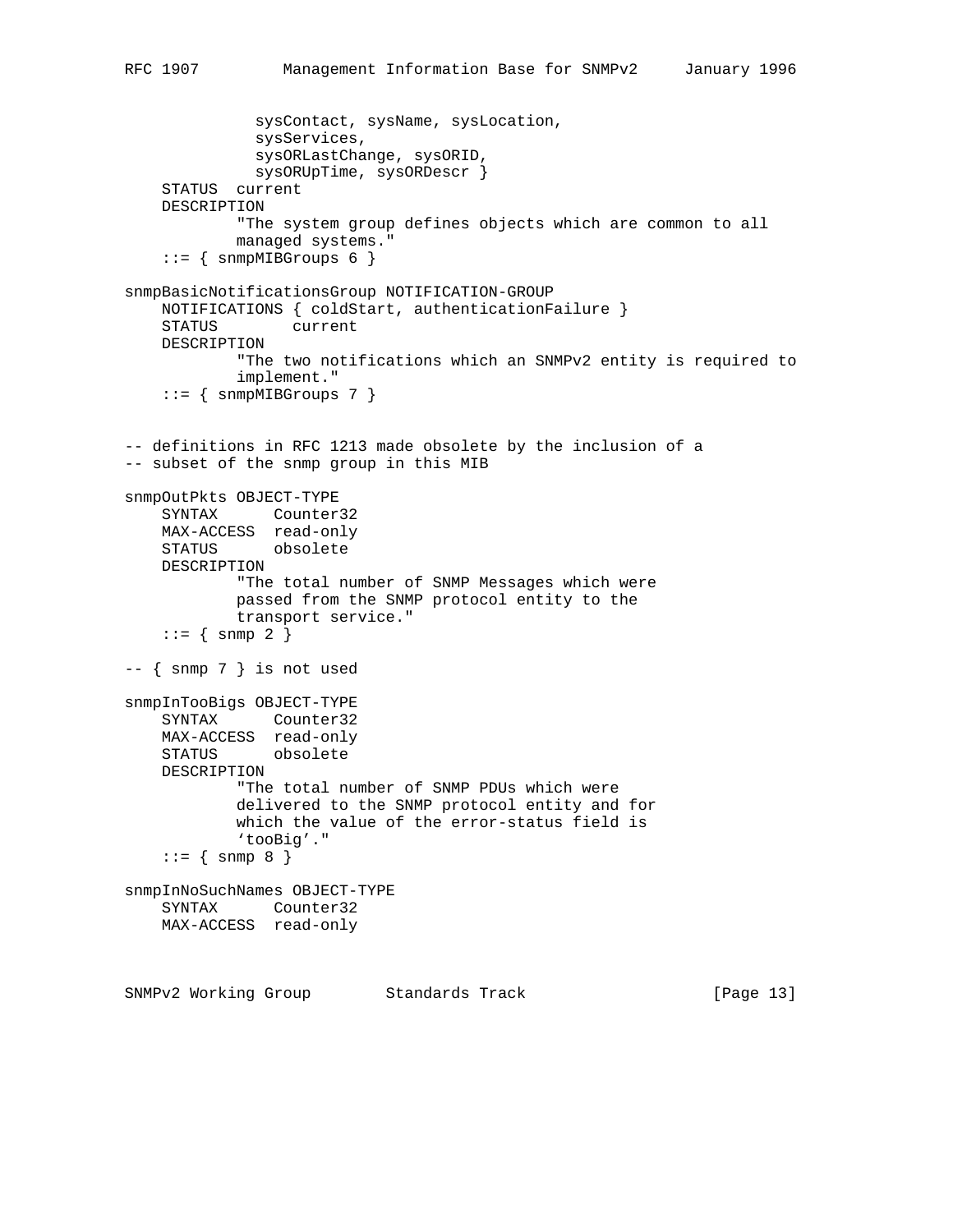```
 STATUS obsolete
    DESCRIPTION
             "The total number of SNMP PDUs which were
             delivered to the SNMP protocol entity and for
             which the value of the error-status field is
             'noSuchName'."
    : := \{ \text{snmp } 9 \}snmpInBadValues OBJECT-TYPE
    SYNTAX Counter32
    MAX-ACCESS read-only
    STATUS obsolete
    DESCRIPTION
            "The total number of SNMP PDUs which were
             delivered to the SNMP protocol entity and for
             which the value of the error-status field is
             'badValue'."
    : := \{ \text{snmp } 10 \}snmpInReadOnlys OBJECT-TYPE
    SYNTAX Counter32
    MAX-ACCESS read-only
    STATUS obsolete
    DESCRIPTION
             "The total number valid SNMP PDUs which were
             delivered to the SNMP protocol entity and for
             which the value of the error-status field is
             'readOnly'. It should be noted that it is a
             protocol error to generate an SNMP PDU which
             contains the value 'readOnly' in the error-status
             field, as such this object is provided as a means
             of detecting incorrect implementations of the
             SNMP."
    ::= { snmp 11 }
snmpInGenErrs OBJECT-TYPE
    SYNTAX Counter32
    MAX-ACCESS read-only
    STATUS obsolete
    DESCRIPTION
             "The total number of SNMP PDUs which were
             delivered to the SNMP protocol entity and for
             which the value of the error-status field is
             'genErr'."
    : := \{ \text{snmp } 12 \}snmpInTotalReqVars OBJECT-TYPE
    SYNTAX Counter32
```
SNMPv2 Working Group Standards Track [Page 14]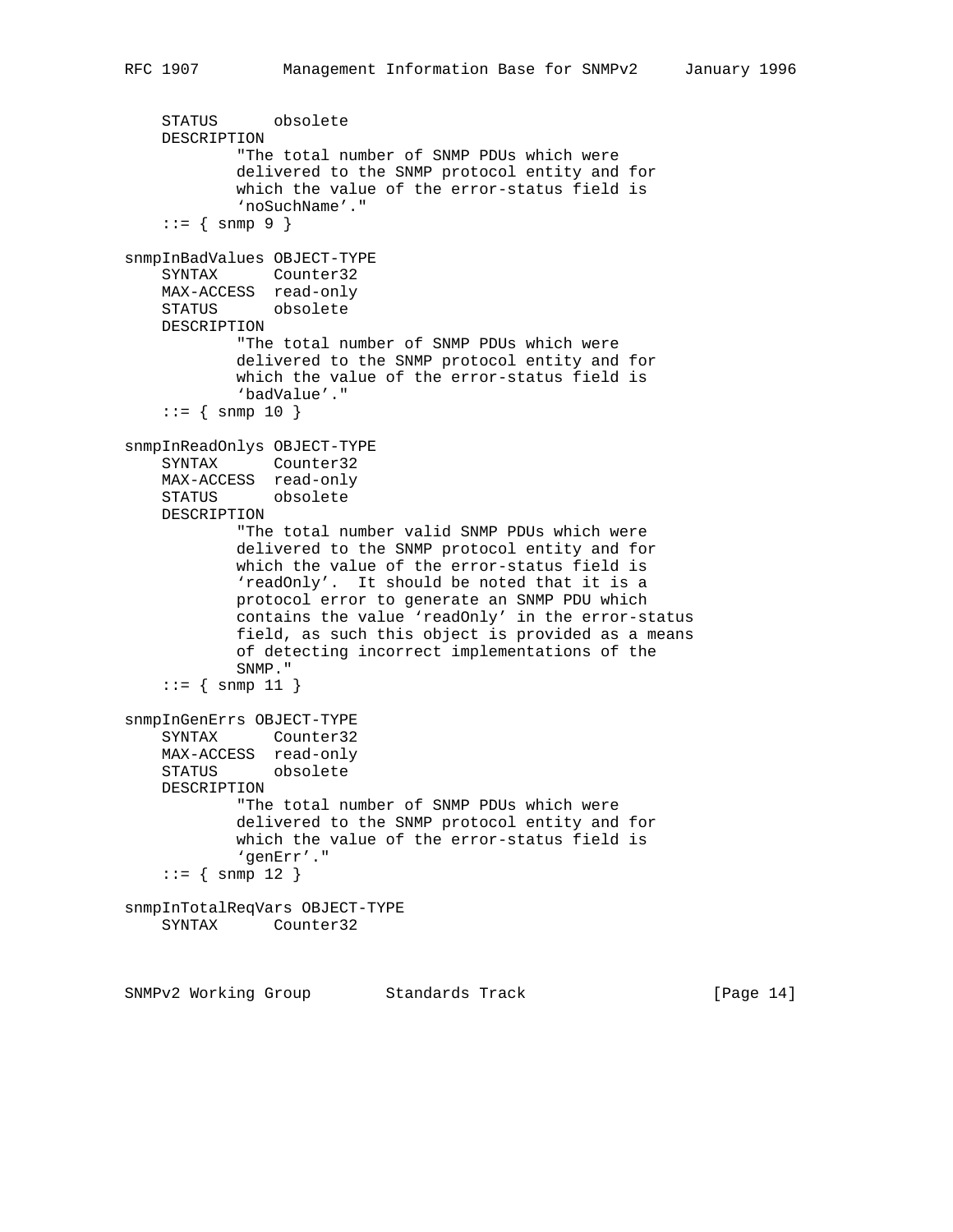```
 MAX-ACCESS read-only
     STATUS obsolete
    DESCRIPTION
             "The total number of MIB objects which have been
             retrieved successfully by the SNMP protocol entity
             as the result of receiving valid SNMP Get-Request
            and Get-Next PDUs."
    ::= { snmp 13 }
snmpInTotalSetVars OBJECT-TYPE
    SYNTAX Counter32
    MAX-ACCESS read-only
    STATUS obsolete
    DESCRIPTION
            "The total number of MIB objects which have been
            altered successfully by the SNMP protocol entity
             as the result of receiving valid SNMP Set-Request
            PDUs."
    : := \{ \text{snmp } 14 \}snmpInGetRequests OBJECT-TYPE
     SYNTAX Counter32
    MAX-ACCESS read-only
    STATUS obsolete
    DESCRIPTION
            "The total number of SNMP Get-Request PDUs which
             have been accepted and processed by the SNMP
            protocol entity."
    ::= { snmp 15 }
snmpInGetNexts OBJECT-TYPE
    SYNTAX Counter32
    MAX-ACCESS read-only
    STATUS obsolete
    DESCRIPTION
             "The total number of SNMP Get-Next PDUs which have
            been accepted and processed by the SNMP protocol
            entity."
    : := \{ \text{snmp } 16 \}snmpInSetRequests OBJECT-TYPE
    SYNTAX Counter32
    MAX-ACCESS read-only
    STATUS obsolete
    DESCRIPTION
             "The total number of SNMP Set-Request PDUs which
            have been accepted and processed by the SNMP
            protocol entity."
```
SNMPv2 Working Group Standards Track [Page 15]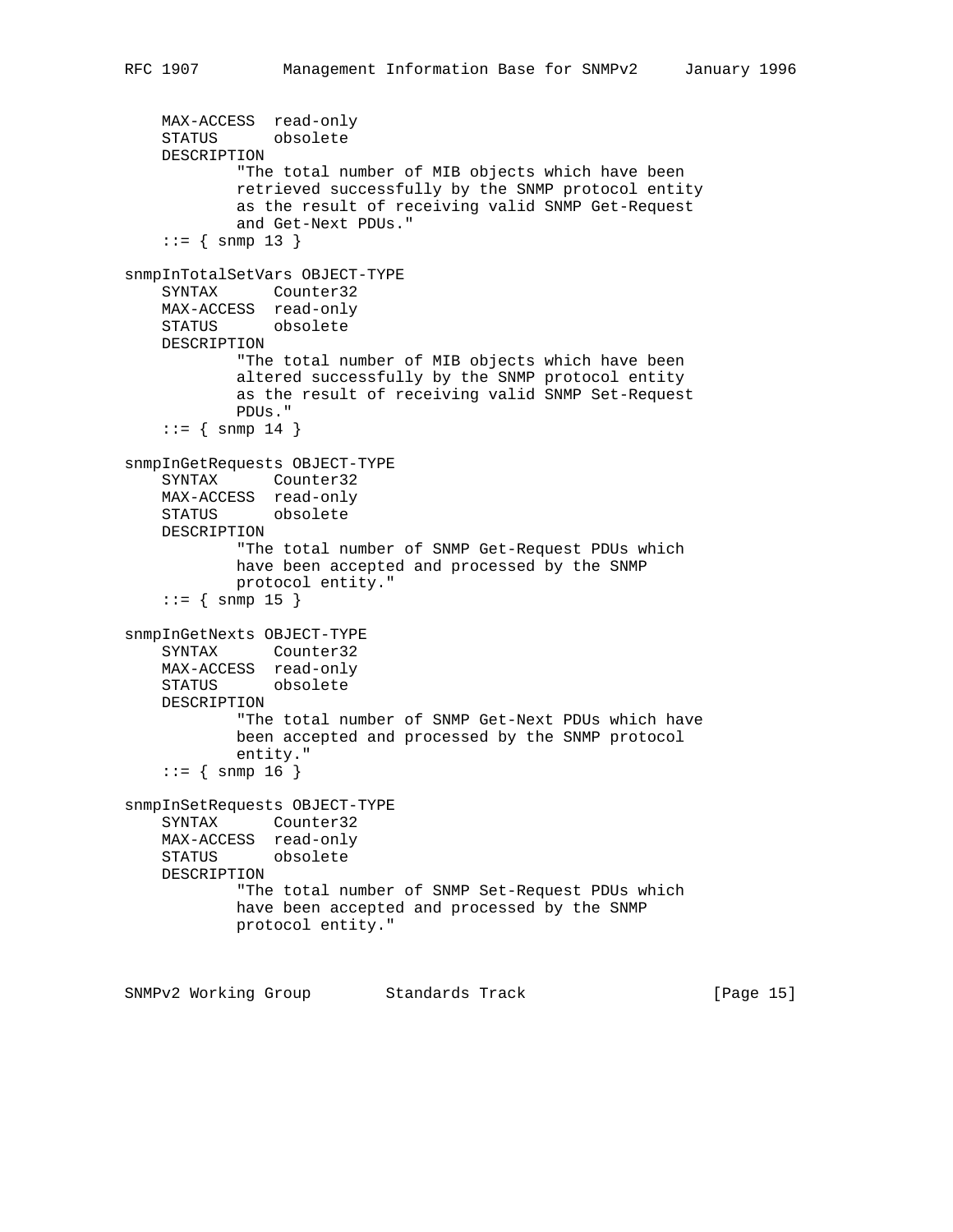```
::= { snmp 17 }
snmpInGetResponses OBJECT-TYPE
    SYNTAX Counter32
    MAX-ACCESS read-only
    STATUS obsolete
    DESCRIPTION
             "The total number of SNMP Get-Response PDUs which
             have been accepted and processed by the SNMP
             protocol entity."
    : := \{ \text{snmp } 18 \}snmpInTraps OBJECT-TYPE
     SYNTAX Counter32
    MAX-ACCESS read-only
    STATUS obsolete
    DESCRIPTION
             "The total number of SNMP Trap PDUs which have
             been accepted and processed by the SNMP protocol
             entity."
    : := \{ \text{snmp } 19 \}snmpOutTooBigs OBJECT-TYPE
     SYNTAX Counter32
    MAX-ACCESS read-only
    STATUS obsolete
    DESCRIPTION
             "The total number of SNMP PDUs which were
             generated by the SNMP protocol entity and for
             which the value of the error-status field is
             'tooBig.'"
    : := \{ \text{snmp } 20 \}snmpOutNoSuchNames OBJECT-TYPE
    SYNTAX Counter32
    MAX-ACCESS read-only
    STATUS obsolete
    DESCRIPTION
             "The total number of SNMP PDUs which were
             generated by the SNMP protocol entity and for
             which the value of the error-status is
             'noSuchName'."
     ::= { snmp 21 }
snmpOutBadValues OBJECT-TYPE
    SYNTAX Counter32
    MAX-ACCESS read-only
    STATUS obsolete
```
SNMPv2 Working Group Standards Track [Page 16]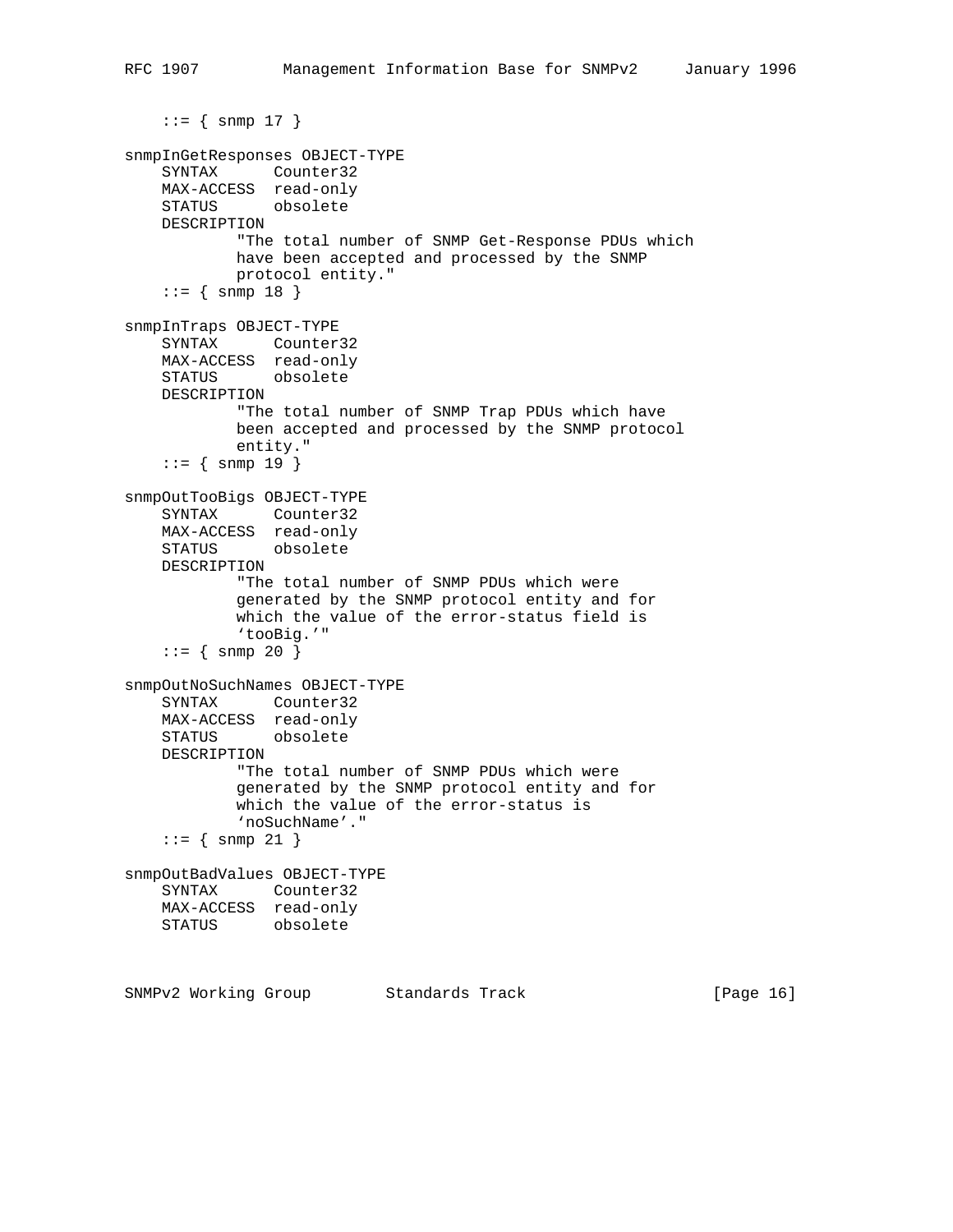```
 DESCRIPTION
             "The total number of SNMP PDUs which were
             generated by the SNMP protocol entity and for
             which the value of the error-status field is
             'badValue'."
    : := \{ \text{snmp } 22 \}-- { snmp 23 } is not used
snmpOutGenErrs OBJECT-TYPE
     SYNTAX Counter32
    MAX-ACCESS read-only
     STATUS obsolete
     DESCRIPTION
             "The total number of SNMP PDUs which were
             generated by the SNMP protocol entity and for
             which the value of the error-status field is
             'genErr'."
    : := \{ \text{snmp } 24 \}snmpOutGetRequests OBJECT-TYPE
     SYNTAX Counter32
    MAX-ACCESS read-only
    STATUS obsolete
     DESCRIPTION
             "The total number of SNMP Get-Request PDUs which
             have been generated by the SNMP protocol entity."
    : := \{ \text{snmp } 25 \}snmpOutGetNexts OBJECT-TYPE
     SYNTAX Counter32
     MAX-ACCESS read-only
     STATUS obsolete
     DESCRIPTION
             "The total number of SNMP Get-Next PDUs which have
             been generated by the SNMP protocol entity."
    ::= { snmp 26 }
snmpOutSetRequests OBJECT-TYPE
     SYNTAX Counter32
     MAX-ACCESS read-only
    STATUS obsolete
     DESCRIPTION
             "The total number of SNMP Set-Request PDUs which
             have been generated by the SNMP protocol entity."
    : := \{ \text{snmp } 27 \}
```
SNMPv2 Working Group Standards Track [Page 17]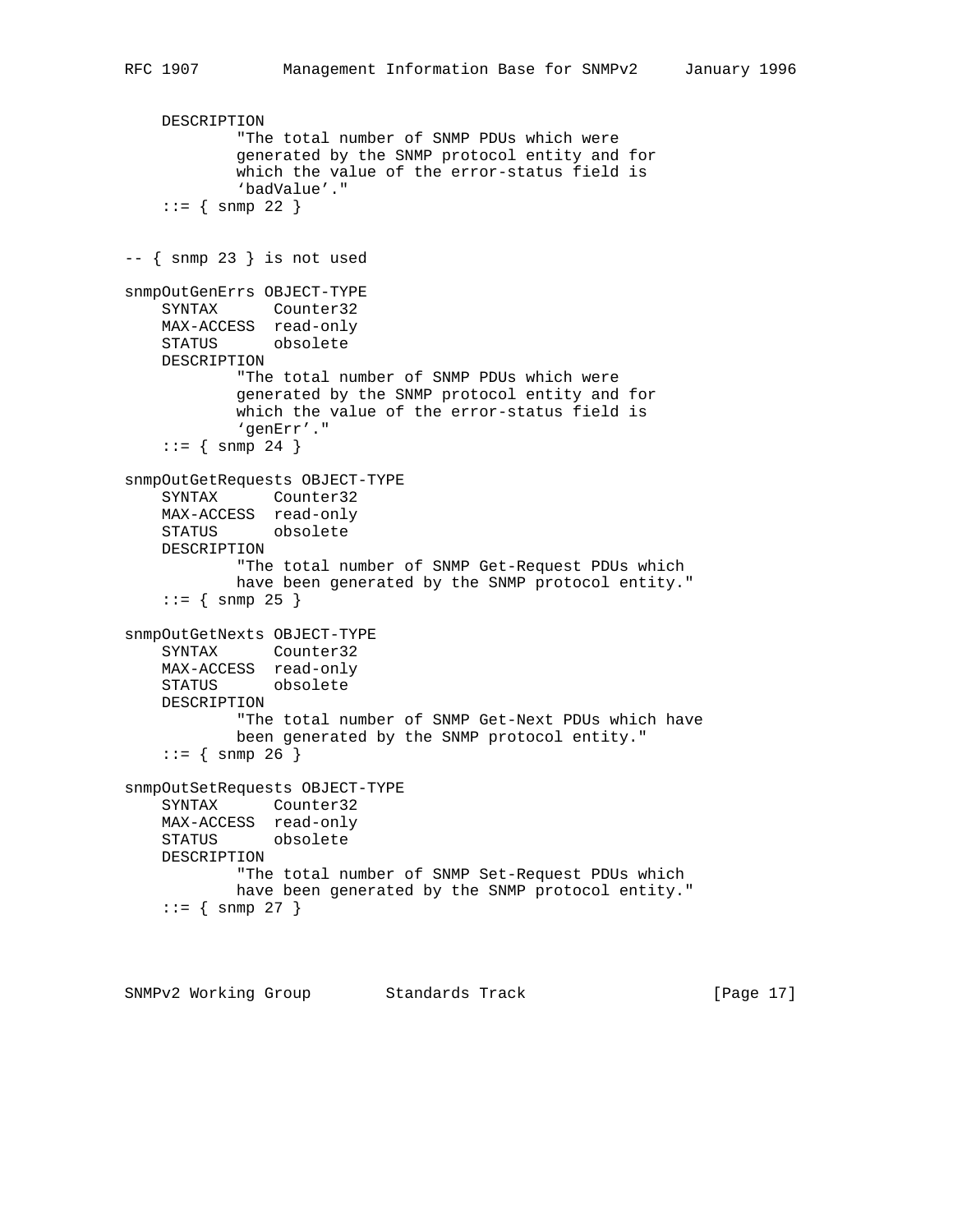```
snmpOutGetResponses OBJECT-TYPE
     SYNTAX Counter32
    MAX-ACCESS read-only
     STATUS obsolete
    DESCRIPTION
             "The total number of SNMP Get-Response PDUs which
             have been generated by the SNMP protocol entity."
    ::= { snmp 28 }
snmpOutTraps OBJECT-TYPE
    SYNTAX Counter32
    MAX-ACCESS read-only
    STATUS obsolete
    DESCRIPTION
            "The total number of SNMP Trap PDUs which have
             been generated by the SNMP protocol entity."
    : := \{ \text{snmp } 29 \}snmpObsoleteGroup OBJECT-GROUP
     OBJECTS { snmpOutPkts, snmpInTooBigs, snmpInNoSuchNames,
               snmpInBadValues, snmpInReadOnlys, snmpInGenErrs,
               snmpInTotalReqVars, snmpInTotalSetVars,
               snmpInGetRequests, snmpInGetNexts, snmpInSetRequests,
               snmpInGetResponses, snmpInTraps, snmpOutTooBigs,
               snmpOutNoSuchNames, snmpOutBadValues, snmpOutGenErrs,
               snmpOutGetRequests, snmpOutGetNexts, snmpOutSetRequests,
               snmpOutGetResponses, snmpOutTraps }
     STATUS obsolete
    DESCRIPTION
             "A collection of objects from RFC 1213 made obsolete by this
             MIB."
    ::= { snmpMIBGroups 10 }
```
## END

3. Security Considerations

Security issues are not discussed in this memo.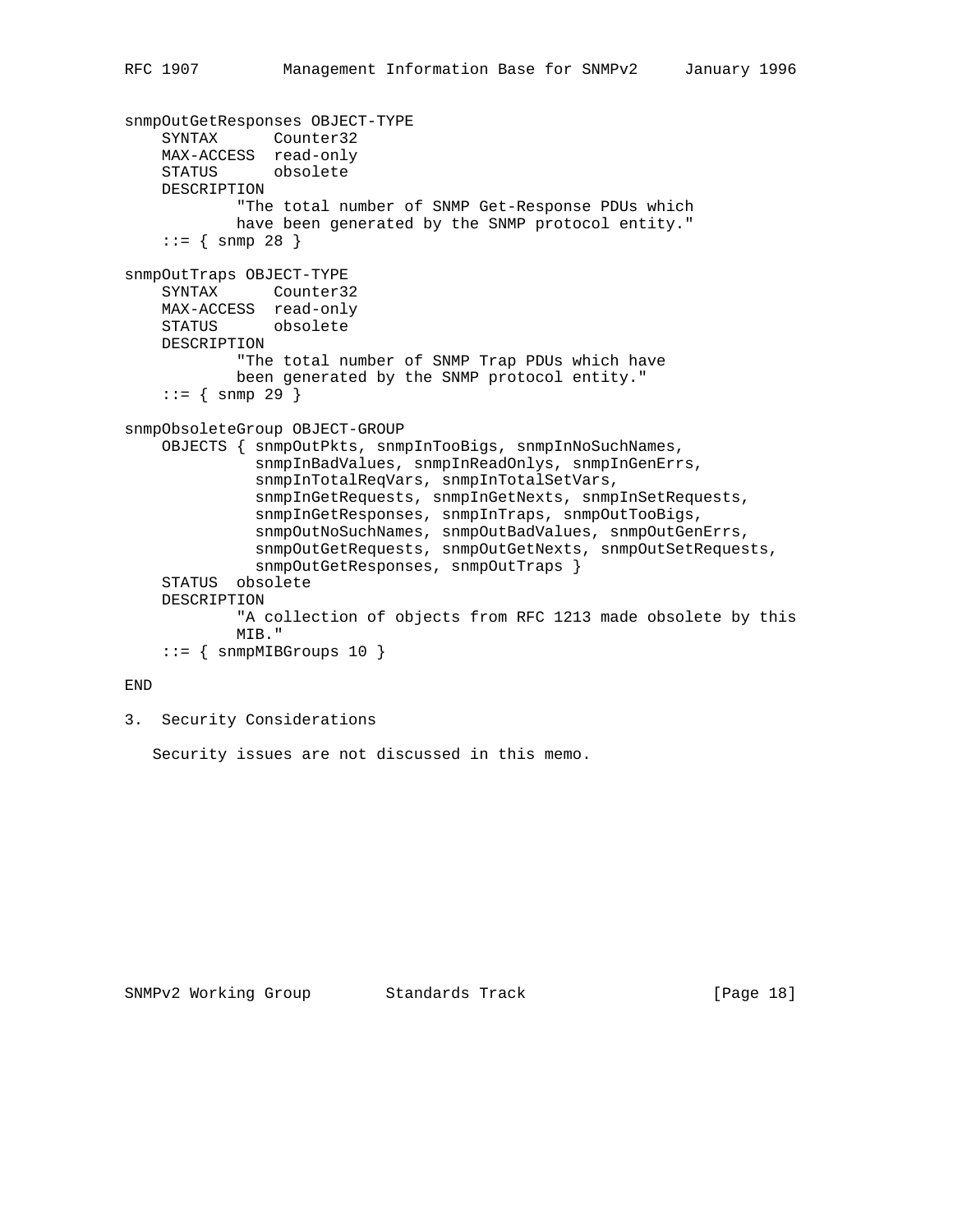4. Editor's Address

 Keith McCloghrie Cisco Systems, Inc. 170 West Tasman Drive San Jose, CA 95134-1706 **US** 

 Phone: +1 408 526 5260 EMail: kzm@cisco.com

5. Acknowledgements

 This document is the result of significant work by the four major contributors:

 Jeffrey D. Case (SNMP Research, case@snmp.com) Keith McCloghrie (Cisco Systems, kzm@cisco.com) Marshall T. Rose (Dover Beach Consulting, mrose@dbc.mtview.ca.us) Steven Waldbusser (International Network Services, stevew@uni.ins.com)

 In addition, the contributions of the SNMPv2 Working Group are acknowledged. In particular, a special thanks is extended for the contributions of:

 Alexander I. Alten (Novell) Dave Arneson (Cabletron) Uri Blumenthal (IBM) Doug Book (Chipcom) Kim Curran (Bell-Northern Research) Jim Galvin (Trusted Information Systems) Maria Greene (Ascom Timeplex) Iain Hanson (Digital) Dave Harrington (Cabletron) Nguyen Hien (IBM) Jeff Johnson (Cisco Systems) Michael Kornegay (Object Quest) Deirdre Kostick (AT&T Bell Labs) David Levi (SNMP Research) Daniel Mahoney (Cabletron) Bob Natale (ACE\*COMM) Brian O'Keefe (Hewlett Packard) Andrew Pearson (SNMP Research) Dave Perkins (Peer Networks) Randy Presuhn (Peer Networks) Aleksey Romanov (Quality Quorum) Shawn Routhier (Epilogue) Jon Saperia (BGS Systems)

SNMPv2 Working Group Standards Track [Page 19]